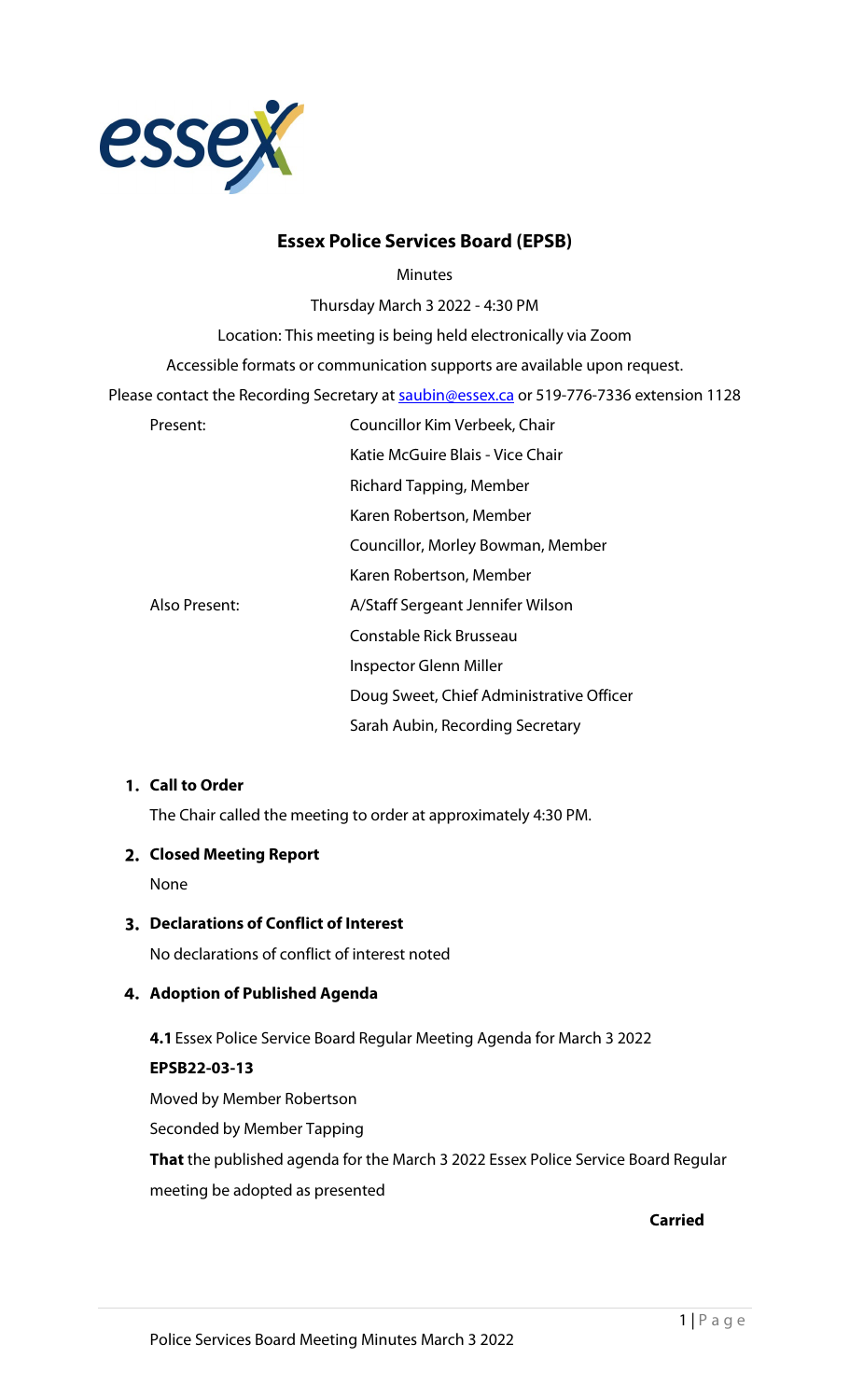# **Adoption of Minutes**

**5.1**Essex Police Service Board Meeting Minutes for February 3 2022

### **EPSB22-03-14**

Moved by Member Tapping

Seconded by Member Councillor Bowman

**That** the minutes of the February 3 2022 Essex Police Service Board Meeting be adopted as circulated.

**Carried**

## **Public Presentations**

## **Unfinished Business**

## **Reports and Announcement from Committee Members**

8.1 Verbal Update by Inspector Miller

Inspector Miller advised that the Ontario Provincial Police have been very busy the past month with supporting police departments with the protest. He continued to state that members have worked 7 days a week with no rest days. He stated that he is pleased to advise that public safety has been restored.

Inspector Miller stated that there was a media release with regards to crypto currency fraud. He advised that there are more victims of this type and that neighbouring municipal residents have unfortunately fell victim to these crimes with one resident unfortunately losing \$25,000. He continued to state that if you or someone you know has been a victim of a cyber crime to contact the Ontario Provincial Police and they will assist you.

Inspector Miller advised that impaired driving is still a concern, he stated that within the hour of the meeting there was an accident that was caused by a drunk driver. He continued that this is completely unacceptable behaviour. He thanked Essex residents, council, administration, and the Police Service Board for their continued outreach, reporting and public education regarding impaired driving.

## **9. Reports from Administration**

9.1. Monthly Reports

# **January**

- 9.1.2 Police Services Board Report for Essex
- 9.1.3 Police Services Board Monthly Overview January 2022
- 9.1.4 OPP Detachment Board Report
- 9.1.5 Windsor and Essex County Crime Stoppers Report

Staff Sergeant Wilson advised that the top calls for service were the following: (28) Motor Vehicle Collisions, she stated that (6) were weather related (2) were inattentive drivers (6) parked cars and (14) were parking lot accidents.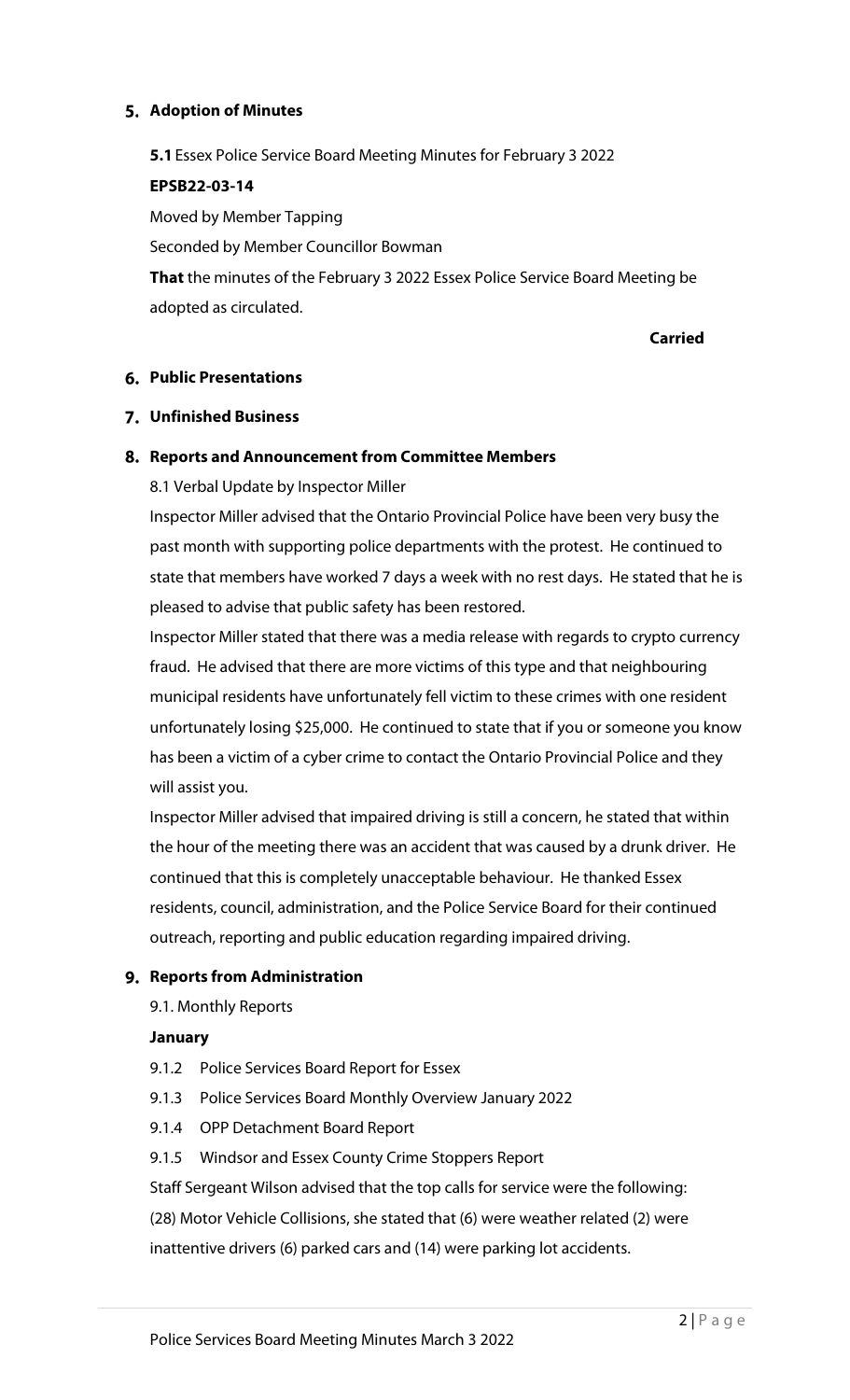(22) False Alarm, she advised that (8) False Alarms were from schools in Essex and (8) were from the Town of Essex phone system. She advised that a report was provided to the CAO Doug Sweet with regards to False Alarms.

(16) Traffic Enforcement

(376) Total Calls for service

(29) Criminal Code, she advised that (2) Domestic violence occurrences were two individuals there were charged with multiple offences totaling 10 charges and (2) two fraud investigations totaling 8 charges.

(23) Provincial Offences Act, she advised that in the Nich system she reviewed (45) E tickets given out, with (15) charges laid.

Radar was completed on 3<sup>rd</sup> Concession, Ridge Road, County Road 20, County Road 12, Gesto Side Road, 11<sup>th</sup> Concession, Maidstone Road, charges have stemmed from this radar initiative.

(21) Mental Health Response, majority are follow up responses with some calls for service.

Staff Sergeant Wilson advised the members of the notable investigation in Essex where a resident was charged with uttering threats to cause death and fail to comply with release order.

Member Robertson, stated that the resident had (44) occurrences and wanted to know if the individual is also connected to the mental health response calls.

Sergeant Wilson stated that the Mental Health Response team has tried to reach out to the individual and he has denied the services.

# **EPSB22-03-15**

Moved by Member Robertson Seconded by Member Councillor Bowman That the Reports listed in Agenda Item 9.1 be received

**Carried**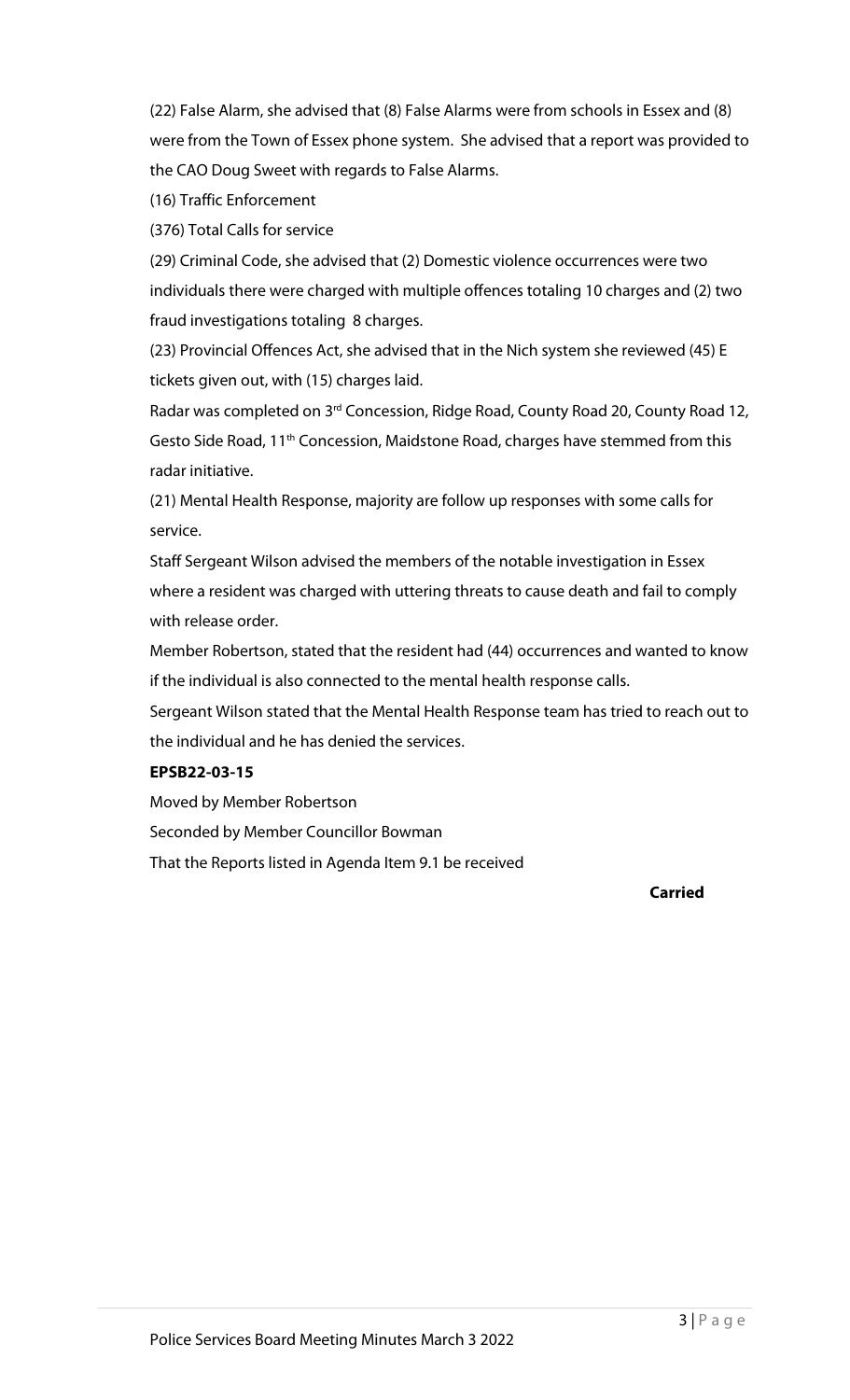#### **10. Correspondence**

#### **10.1** I**nformation Purposes Only**

- 10.1.1 22-0007 2021 OIPRD Service by Service Statistics
- 10.1.2 22-0008 Safer and Vital Communities (SVC) Grant Call for Applications
- 10.1.3 22-0009 Court Security and Prisoner Transportation (CSPT) Transfer Payment Program Review
- 10.1.4 22-0010 Revised Contact Information for Firearm Data Submission under the Police Services Act
- 10.1.5 22-0012 New Mandatory Blood Testing Act Regulations Posted for Feedback
- 10.1.6 22-0014 Missing Persons Act 2021 Annual Report and Training Supports
- 10.1.7 22-0017 Declaration of Emergency under the Emergency Management and Civil Protections Act
- 10.1.8 22-0018 Amendments to Sections 172, 199 and 200 of the Highway Traffic Act (HTA)
- 10.1.9 22-0019 Amendments to Ontario Regulation 71/22 Critical Infrastructure and Highways under the Emergency Management and Civil Protection Act
- 10.1.10 22-0020 Declaration of Public Order Emergency Under the Federal Emergencies Act

#### **EPSB22-03-16**

Moved by Member Tapping Seconded by Vice Chair McGuire Blais That the Reports listed in Agenda Item 10.1 be received.

## **New Business**

- 11.1 OAPSB Zone 6 March 2022 Meeting
- 11.2 2022 Spring Conference and AGM May 26th & 27th
- 11.3 Partnership Request Ontario Association of Police Service Board 2022 Spring Conference and AGM Member Sponsorship Opportunity

## **EPSB22-03-17**

Moved by Member Councillor Bowman

Seconded by Member Robertson

That the committee allocate \$500 to sponsor the 2022 OAPSB Spring Conference & AGM to be funded from the Police Services Board operating budget.

## **Carried**

**Carried**